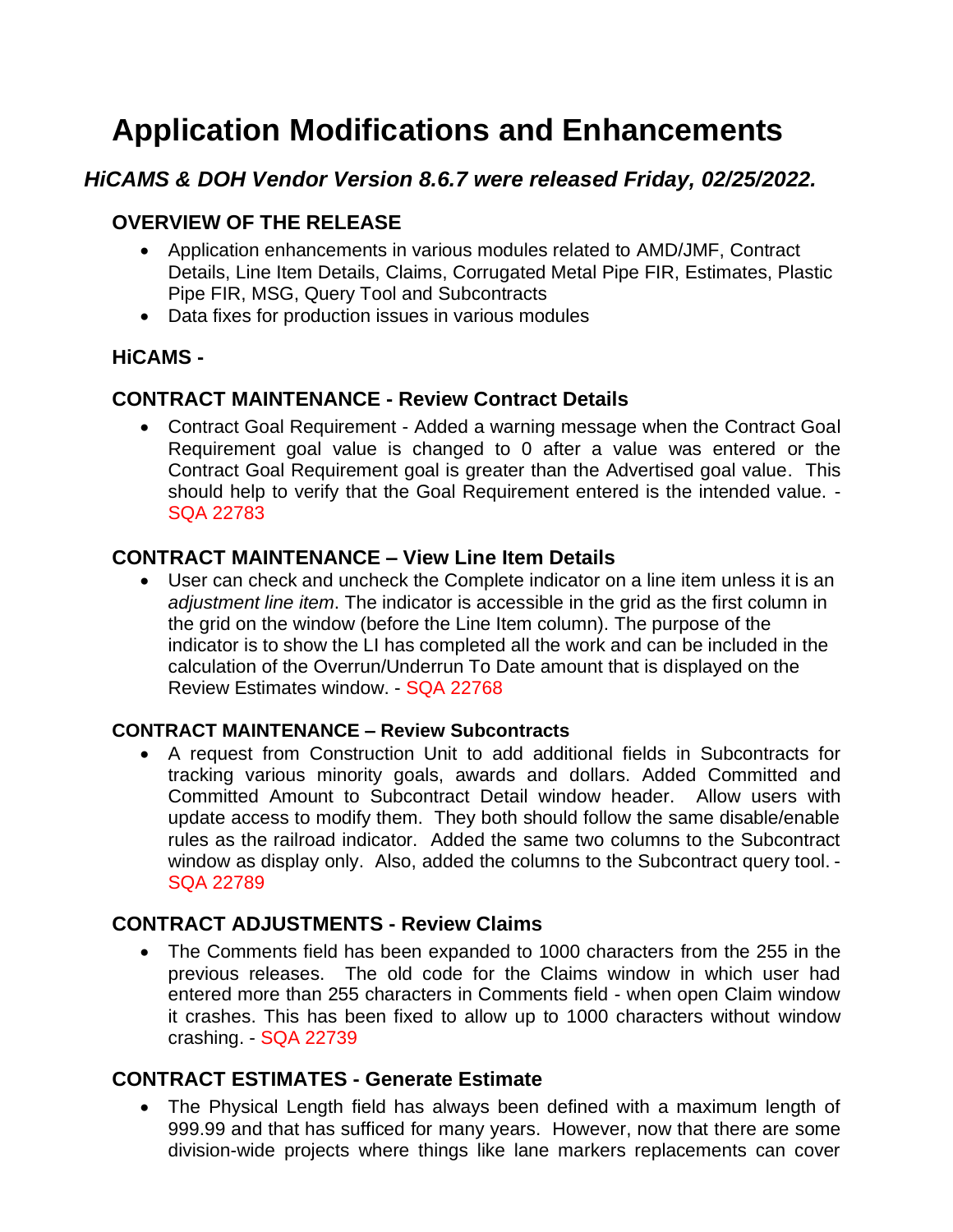more than 1,000 miles we have expanded the field to accommodate 99,999.99 characters. - SQA 22775

#### **CONTRACT ESTIMATES - Review Estimates**

- Add code to fix the error message received when you click Yes to run the Estimate Report and click the Non Labor Line Items option. This new code adds the additional argument to the CBOM report. - SQA 22791
- Added a SAVE AS button on the printed report of the Estimate window to provide method to save data in excel format - SQA 22774
- The Over/Underrun **Overrun/Underrun To Date** is systematically set. This will be the same value as what is displayed as the **Contract Fiscal Overrun/Underrun Amount** on the new standard report Contract Estimate Fiscal Overrun/Underrun Report. - SQA 22337

# **FIELD INSPECTION REPORTS (FIR) - Review Field Inspection Reports**

PLASTIC PIPE:

• Removed the Comments field on the Plastic Pipe Field Inspection report. It was not being displayed on the printout report, the Comments field showed as Remarks on the report instead. Therefore, it was determined that the field could be removed from the printed report and only display the Remarks field. - SQA 22780

#### **NON STANDARD REPORTS - General**

- **Density Other Gauge Test Non-Compliance** Combined the information from multiple reports into one report. This will provide better accuracy and an easier way to gather the information needed for the Materials and Tests Unit. - SQA 22335
- **FHWA 1391 Contracts** A non-standard query tool for the FHWA 1391 Contracts to pull federal projects that were in active status before July 1 each year. The query will have the prime contractors' information along with the subcontract and 2<sup>nd</sup> tier subcontractor numbers. - SQA 22715

## **STANDARD REPORTS**

#### **CONTRACT ESTIMATE FISCAL OVERRUN/UNDERRUN REPORT:**

• This report will show the Overrun/Underrun for each Line Item and stay up to date as each estimate is generated and reviewed. The **Contract Fiscal Overrun/Underrun Amount** is the total fiscal overrun/underrun amount. This is the same value that is displayed as the **Overrun/Underrun To Date** on the Review Estimate window- General tab. – SQA 22773

#### **REFERENCES - Asphalt Mix Designs**

• Fixed AMD window to accommodate new columns and new rules. The changes to AMD & JMF windows will be to add three more fields specific to the RAP (Recycled Asphalt Pavement) fields. This will allow specific data to be entered then reported on for Coarse Aggregate RAP and Fine Aggregate RAP. Before